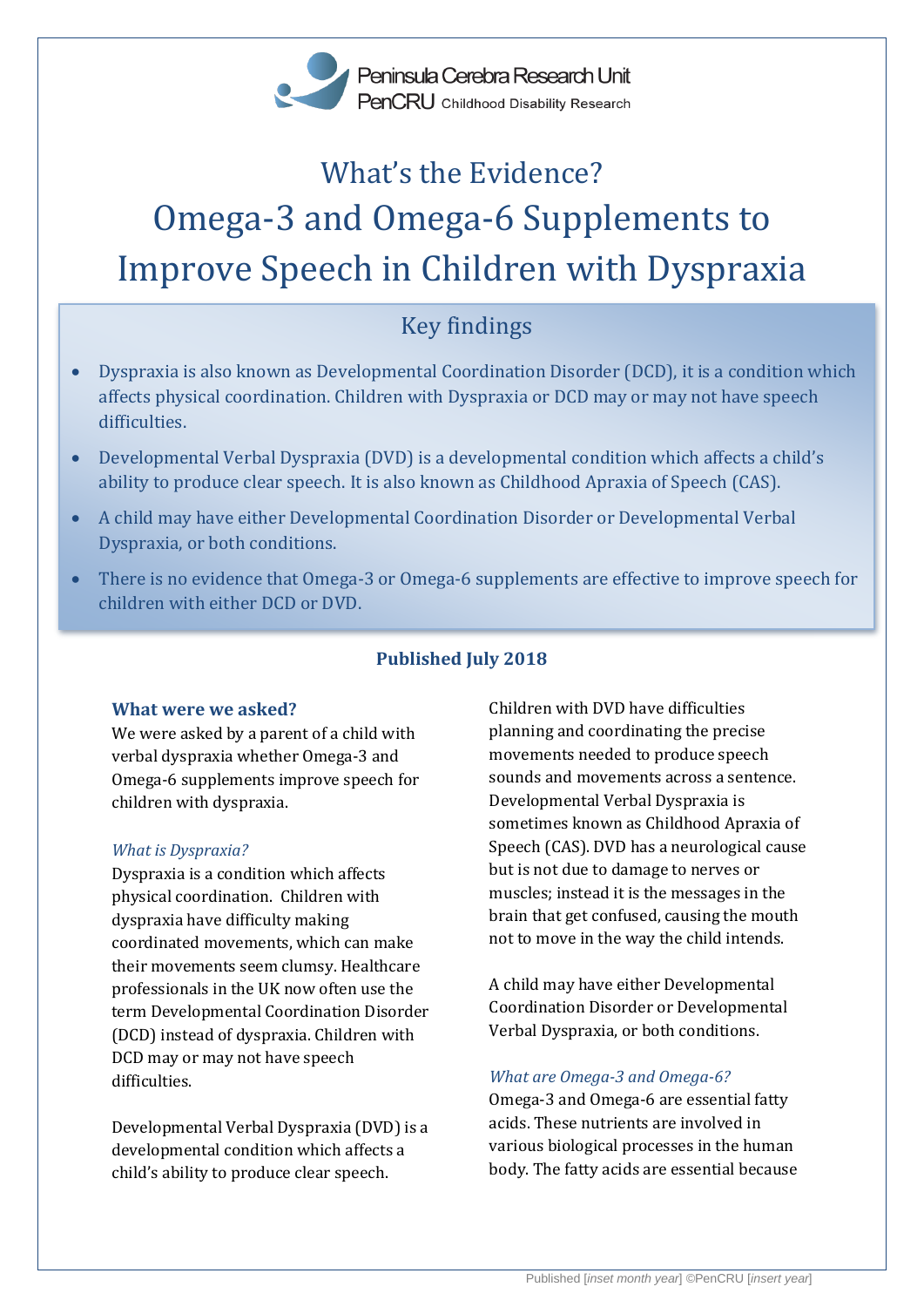they cannot be produced by the body and so need to be consumed in our diet.

There are two groups of essential fatty acids; Omega-3 and Omega-6. Both Omega-3 and Omega-6 fatty acids are classified as Poly Unsaturated Fatty Acids (PUFAs).

Omega-3 and Omega-6 PUFAs are involved in regulating inflammatory processes within the body. Omega-6 PUFAs are generally pro-inflammatory, this means they contribute to inflammation. Omega-3 PUFAs have been shown to have antiinflammatory properties.

Omega-6 PUFAs are found in foods such as eggs, poultry and grains, whilst Omega-3 PUFAs are found in oily fish. The traditional human diet had an even balance of Omega-6 to Omega-3, whereas the typical western diet has around 15 times more Omega-6 than Omega-3. These lower levels of Omega-3 compared to Omega-6 are thought to have negative effects on health.<sup>1</sup>

Omega-3 fish oil supplements are widely available and are very popular- they are the best-selling product in the UK dietary supplements market, with sales worth just over £139 million in 2009. <sup>2</sup>

#### **What did we do?**

First we carried out a general Internet search for Developmental Coordination Disorder or Developmental Verbal Dyspraxia, and Omega-3 and Omega-6 supplements. General Internet searches can be a useful way of becoming familiar with the research question, and particularly for identifying any different terminology which might be used. This is important to know so that when we search scientific databases we can look for all possible terms. We then searched NHS Evidence, Cochrane, TRIP,

NICE, and PubMed databases. We looked for studies that evaluated the effectiveness of Omega-3 and Omega-6 supplements for improving speech for children or young people with Developmental Verbal Dyspraxia or Developmental Coordination Disorder.

### **What did we find?**

We did not find any rigorous research evaluating Omega-3 or Omega-6 supplements for improving speech in children with Developmental Verbal Dyspraxia or Developmental Coordination Disorder.

We found one publication from 2009 which explored the effect of Omega-3 and Vitamin E supplements on speech in children with Developmental Verbal Dyspraxia. <sup>3</sup>This was a survey of members of a website group called Cherab Foundation for apraxia, autism, speech disorders, late talkers. Most of the families who responded reported that their child improved in a number of ways including speech, coordination and imitation after taking Omega-3 and Vitamin E supplements. However, the results are at risk of bias because of who was invited and who responded to the survey. The lead author states an involvement in a company producing dietary supplements which is a declared potential conflict of interest.<sup>3</sup>

#### **What do we think?**

There is no evidence from research to support the use of Omega-3 or Omega-6 supplementation to improve speech for children with Developmental Verbal Dyspraxia or Developmental Coordination Disorder.

Additionally, Omega-3 and Omega-6 supplements may be unsuitable for people with certain conditions and may interact